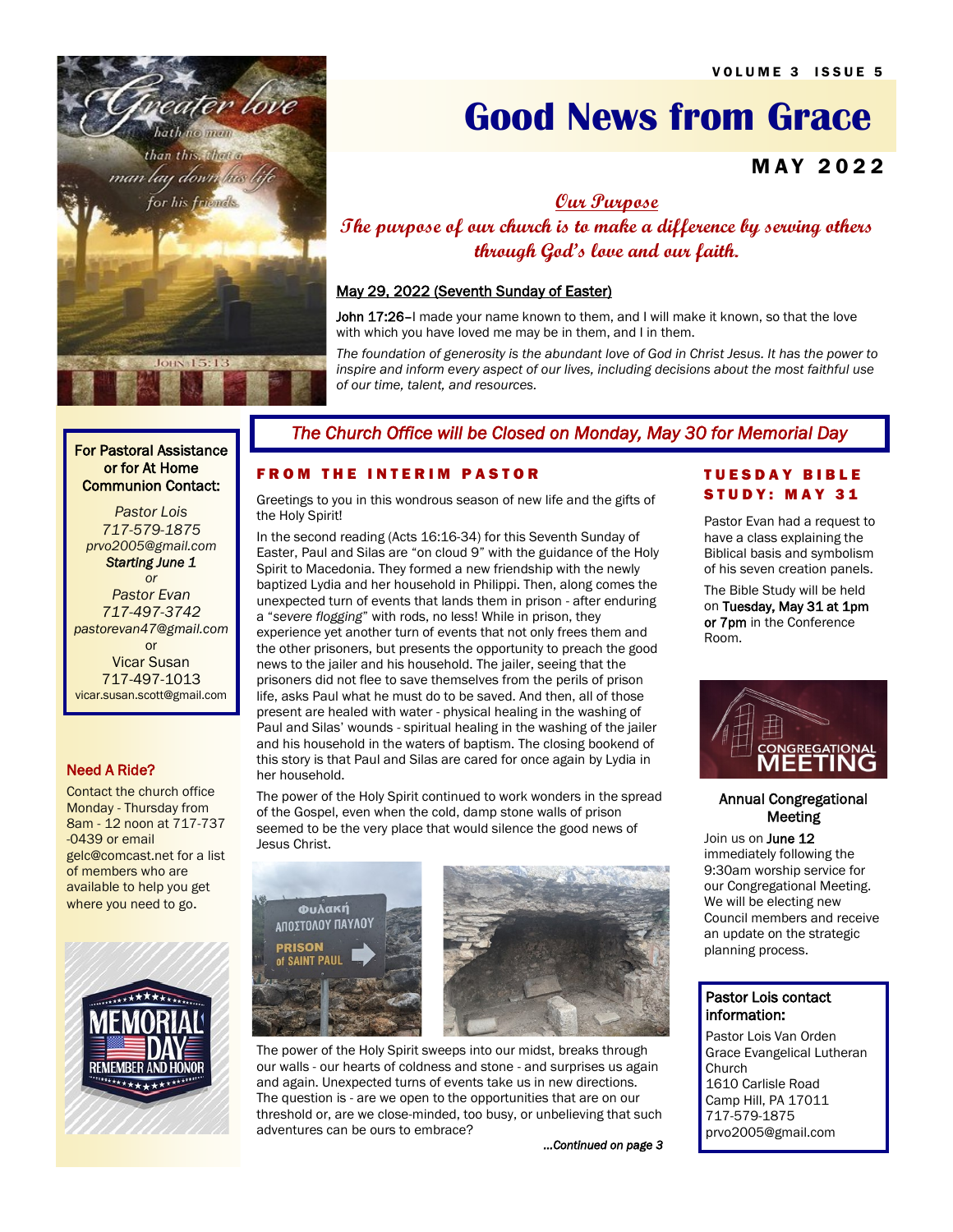

## Some Ways You Can Serve at Grace

Some of the ways you can serve at Grace are to join one of the volunteer teams such as Sound Team, Night Security, Opening Team or Altar Guild.

Or maybe you are interested in participation on one of the boards or committees such as Property Board, Fellowship & Arts or maybe even consider becoming a member of Council if asked.

If interested in more information for any of the areas above contact the church office at gelc@comcast.net or by phone 717-737-0439 except for Altar Guild then please contact Beth Jury at drjury11@gmail.com.

Some additional ways to serve would be as the head of the Intercessory Prayer ministry. For more information regarding this ministry please contact Joyce Allan at joyce1don2@comcast.net.

## Child Protection **Clearances**

Every five years, the Commonwealth of Pennsylvania requires that all volunteers renew their child protection clearances. In order to be compliant and to protect our children, it is time to renew your clearances.

If you have volunteered in the past, expect an email from Vicar Susan with renewal instructions. If you plan to volunteer with children and youth ministries and do not have your clearances on file, please contact Vicar Susan for more information.

#### THE ORIGINS OF MEMORIAL DAY

Three years after the Civil War ended, on May 5, 1868, the head of an organization of Union veterans - the Grand Army of the Republic (GAR) - established Decoration Day as a time for the nation to decorate the graves of the war dead with flowers. Maj. Gen. John A. Logan declared it should be May 30. It is believed the date was chosen because flowers would be in bloom all over the country.

The first large observance was held that year at Arlington National Cemetery, across the Potomac River from Washington, D.C. The ceremonies centered around the mourning-draped veranda of the Arlington mansion, once the home of Gen. Robert E. Lee. Various Washington officials, including Gen. and Mrs. Ulysses S. Grant, presided over the ceremonies. After speeches, children from the Soldiers' and Sailors' Orphan Home and members of the GAR made their way through the cemetery, strewing flowers on both Union and Confederate graves, reciting prayers and singing hymns.

In 1966, Congress and President Lyndon Johnson declared Waterloo, N.Y.., the "birthplace" of Memorial Day. There, a ceremony on May 5, 1866, honored local veterans who had fought in the Civil War. Businesses closed and residents flew flags at half -staff. Supporters of Waterloo's claim say earlier observances in other places were either informal, not communitywide or one-time events. By the end of the 19th century, Memorial Day ceremonies were being held on May 30 throughout the nation. State legislatures passed proclamations designating the day, and the Army and Navy adopted regulations for proper observance at their facilities. It was not until after World War 1, however, that the day was expanded to honor those who have died in all American wars. In 1971, Memorial Day was declared a national holiday by an act of Congress, though it is still often called Decoration Day. It was then also placed on the last Monday in May, as were some other federal holidays.

*Excerpt from U.S. Department of Veterans Affairs Celebrating America's Freedoms "The Origins of Memorial Day" https:// www.va.gov/opa/publications/celebrate/memday.pdf*



## GYG Schedule

**June** 

19-25 Confirmation Camp July

23-29 LutheranHANDS Mission trip to Minneapolis, MN

[CLICK HERE](https://b09c93a5-c12d-425b-9eac-2de470f65c89.filesusr.com/ugd/f68493_630a778947f140e1abb7f6de44fc3f17.pdf) to view the full 2021 - 2022 GYG Schedule.

## Youth Food Cards

In the dollar amounts of \$ 25, \$50, and \$100 are available at the office Monday - Thursday from 8am - 12noon. Contact Chris at 717-737-0439 to let him know when you plan to stop in. Checks should be made to GELC with Youth Food cards on the memo line.





## *We hold in prayer especially this week…*

Elijah C., Sandy Yetter, Russ Weber, Barry Fenicle, Mary Heverling, Mary Ann Osswald, Michael, Danielle Pizzolatto and their children: Dominic, Caroline & Gabriel, Lori Weber, Sue Gasswint, Joe Jackson, Debbie Aldridge, Kay Lee, Yvonne Gettys, Patti Reed, Diane Brokenshire, Sudy Stoll, Keith Downs, Garry Murray, Vernon Frazier, Dean Jury and the friends & family of Reinhard C.

# *We hold in ongoing prayer…*

Darlene M., Gladys Cline, Margaret Knupp, Kathryn Tuckey, Pastor Molly Haggerty, Frank Blizzard, Gerry & Sara Jane Crawford, Mary Louise Shetter, Charlie Buchanan, Joyce Allan, Sis Hoffman, David Harman III, Howard Lauver, Priscilla Walter, Lesly Richards, Eileen McCann, Mike Lutz, and Destiny Glenn.

# *We also hold our shut-ins in prayer:*

Louis Lore, John Hench, Shirley Hughes, John Shuey, Betty Bennett, and Dick Cromer.

*If you have family members or friends on the prayer list please notify the church office (717-737-0439 or gelc@comcast.net) each month with updates. Your input helps us maintain the prayer list since we are not aware of the changes in the health status of those on the list.*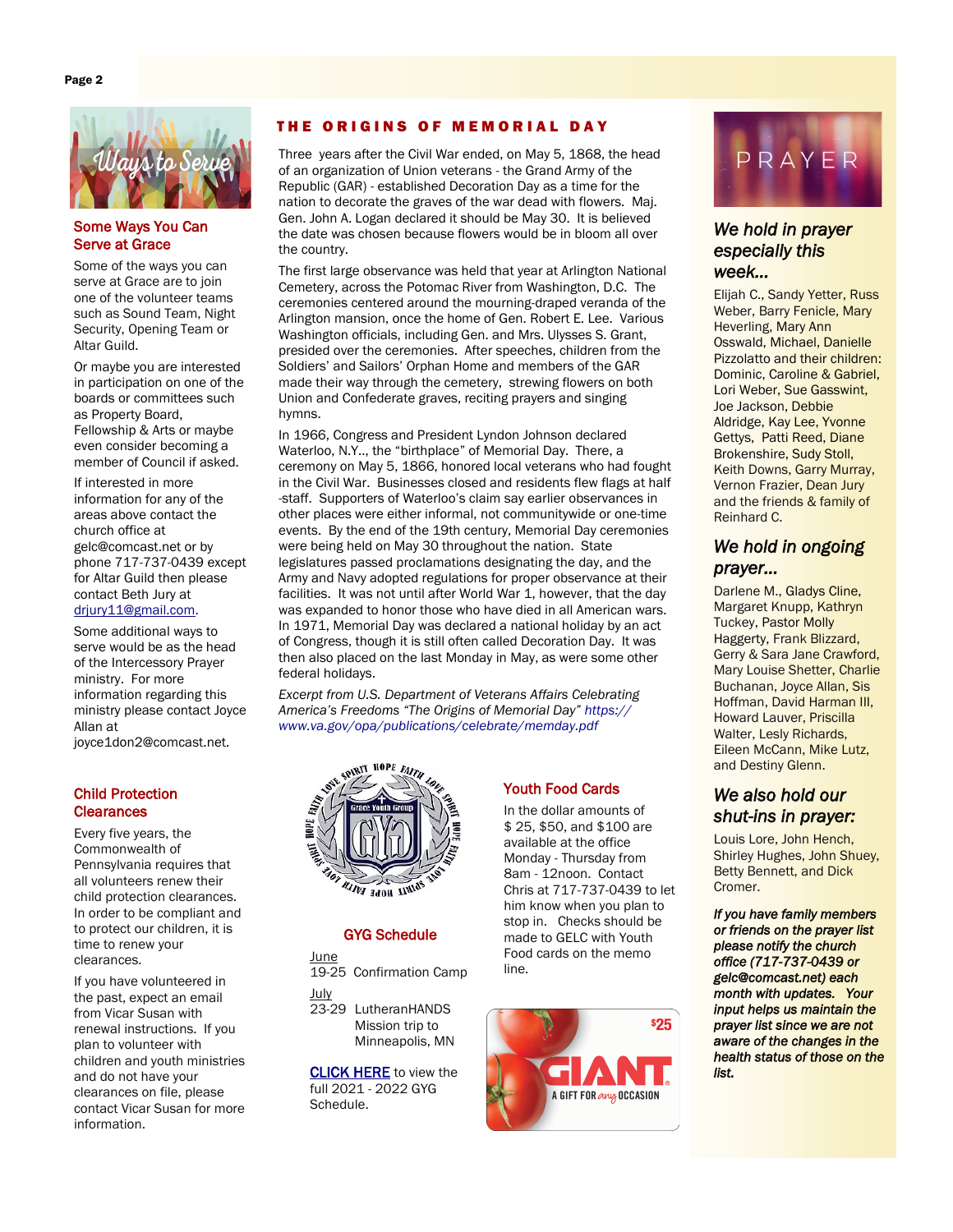

## 75th Anniversary **Celebration**

If you were unable to attend the luncheon and would like to view the program portion or the slideshow showcasing images from over the last 75 years, it is on the church website at www.gracecamphill.org or [CLICK HERE](https://www.gracecamphill.org/75th-anniversary-celebration).

If you have memories or photographs to share please continue to send them in! We would like to include them in the newsletter throughout 2022! Images and stories can be emailed to Diane at deppengelc@gmail.com or by dropping them off at the church office Monday-Thursday 8am to 12noon.



# Flat Jesus

You can pick up your Flat Jesus in the library. Decorate his clothes and while

traveling we would like you to take a photograph of you, your family etc. with Flat Jesus out in the world. Send those images to [gelc@comcast.net](mailto:gelc@comcast.net) or post on the Grace [Facebook](https://www.facebook.com/Grace-Lutheran-Church-406825572740789) page. When we receive the images we will put a dot on the map as well as printing them in the newsletter from May 29 - **August 28** so everyone can see all the places Grace has gone with Jesus this summer!

## ELCA FEDERAL CREDIT UNION

Did you know that members and employees of ELCA Congregations can join the **ELCA Federal Credit Union**? New and existing members can take advantage of several benefits, including:

- No-fee checking accounts with no monthly maintenance, minimum balance or overdraft fees.\*
- Great low rates on auto loans, up to 45% less than the national average.\*\*
- For a limited time, no payments for up to 60 days and rates as low as 5.99% on personal loans for home improvement projects, repairs and other expenses.\*\*\*

*\*When you sign up for free overdraft protection from your savings account or personal line of credit.* 

*\*\*Rates on auto loans are up to 45% less than the national average based on rates reported by Bankrate on 4/6/2022. Rates are subject to change. \*\*\*Offer expires 5/31/2022. Maximum personal loan limit is \$25,000. 660-month financing at 5.99% fixed APR with 60-day first payment deferral = \$19.37 per month, per \$1,000 financed. Contact the ELCA Federal Credit Union for complete terms and conditions. Final rate and terms are subject to creditworthiness. The ELCA Federal Credit Union reserves the right to modify the offer terms without notice.*

*This advertisement is brought to you by the ELCA Federal Credit Union. The ELCA Federal Credit Union is federally insured by NCUA.*



# Fort Hunter Park

5300 North Front Street Harrisburg, PA

This year's Sunset Movie series starts on June 10! Pack a picnic basket (or purchase dinner from a food truck), bring your blankets and your lawn chairs, and enjoy an evening of FREE family fun. Movies are from 8:30 - 10:00pm at the Centennial Barn. The Friends of Fort Hunter will sell popcorn, candy, and beverages to benefit Fort Hunter Park.

| June 10:   | Coco                     |
|------------|--------------------------|
| June 24:   | Raya and the Last Dragon |
| July 8:    | Luca                     |
| July 22:   | Soul                     |
| August 5:  | Encanto                  |
| August 19: | The Lorax                |
|            |                          |

Note: In the event of inclement weather, we decide on whether or not to postpone the event on Friday afternoon around 1:00 p.m. Typically, the rain date will be on Sunday of the same weekend. Any updates due to weather can be found on the **Dauphin County** [Parks & Recreation Facebook](https://www.facebook.com/DauphinCountyParksRecreation) page.

Visit the **Dauphin County Parks and Recreation** website for the complete listing of the summer's free concerts and movies.



*From the Interim Pastor continued from page 1…..* 

For a congregation during the interim time, the "system" is open and is usually willing to be adventurous. The interim time is an opportunity to experiment with new worship styles, ministry ventures, and to recognize that when something is not working well, to let it go to make room for something new. Together, we have an adventure before us and for many of us, we will venture "off the map" into new territory. But we'll do this together! I only ask you to be open to the work of the Holy Spirit and to keep a sense of humor because we will need to laugh when the going gets tough, when one of us fails miserably, or when our anxiety shadows our trust in the future. This thing is, we just never know how the Spirit is going to work in our lives and in our faith communities. Be open to the voice of the Spirit and go where it guides you, for you will not be disappointed. We know from Paul's missionary journeys, that he was not disappointed when he stumbled onto new adventures that presented the opportunity to proclaim the good news of our Risen Lord and Savior, Jesus.

Proclaiming the Gospel of Christ,

Pastor Lois Van Orden